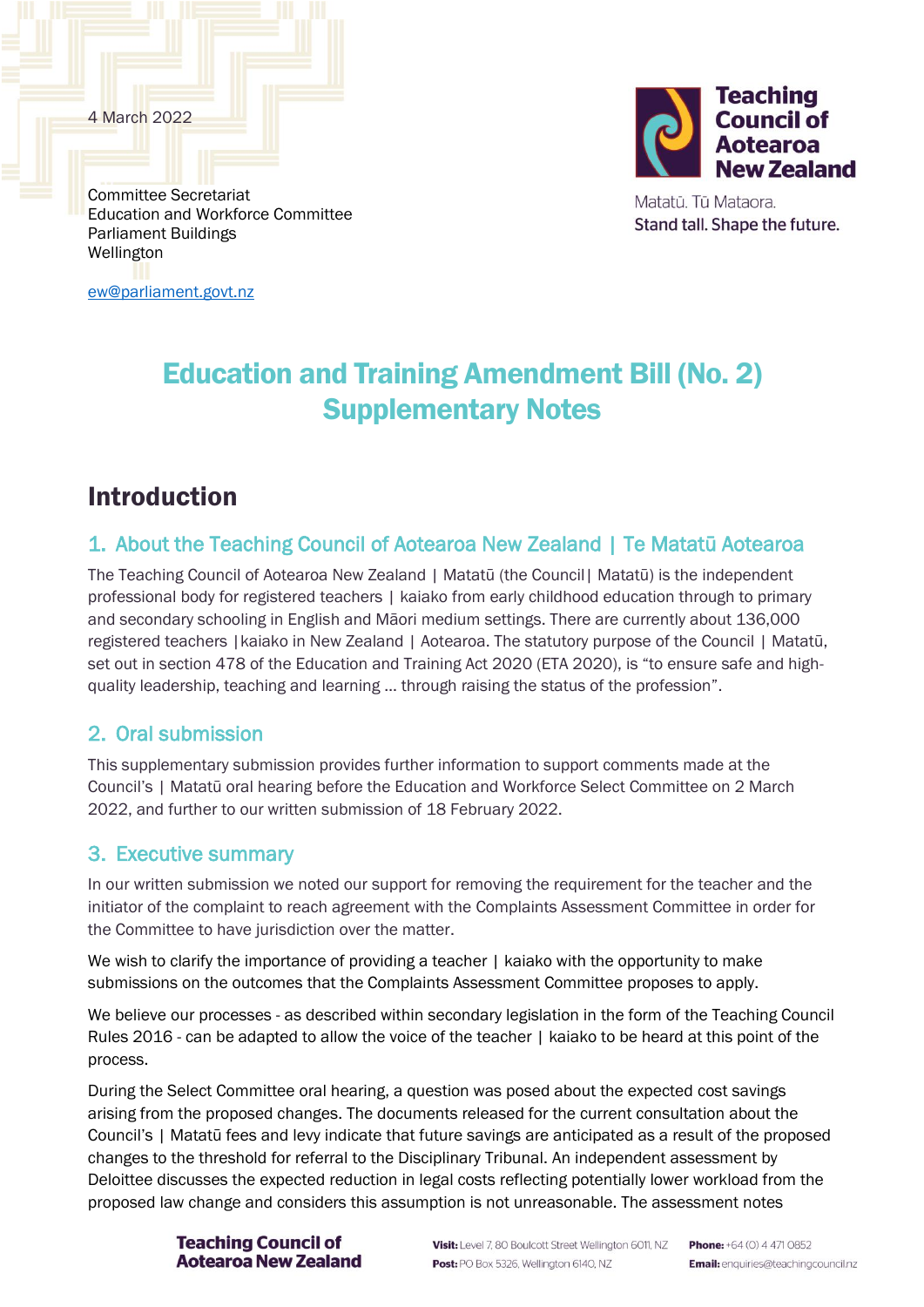however the difficulty of predicting what these costs might be. Further details of cost assumptions and what we are consulting are below.

# Discussion – Teaching Council Rules

## 4. Removing the requirement for agreement

Clause 39 of the Bill amends section 497(3) of the primary Act relating to the powers of Complaints Assessment Committee by replacing "misconduct that is not serious misconduct, by agreement with the teacher and the person who made the complaint or report or referred the matter" with "misconduct or serious misconduct".

This removes the current requirement for the Complaints Assessment Committee to seek agreement to the outcome with the teacher and the person who made the complaint or report or referred the matter.

It is our desire to ensure the voice of teachers | kaiako are heard throughout the disciplinary process and that the mana of all parties within the process is protected. We consider it is important to provide a teacher | kaiako with the opportunity to make submissions on outcomes that the Complaints Assessment Committee proposes to apply.

We believe the voice of the teacher | kaiako can be protected in secondary legislation in the form of amendments to the [Teaching Council Rules 2016](https://www.legislation.govt.nz/regulation/public/2016/0122/latest/DLM6851983.html) (the Rules).

## 5. Teaching Council Rules 2016

Section 486 of the primary Act requires the Council | Matatū to make Rules, which are secondary legislation.

Section 486(1)(b) of the Act requires the Council | Matatū to make Rules providing for a Complaints Assessment Committee to—

- (i) investigate complaints of misconduct about, and reports of convictions of, teachers; and
- (ii) carry out any other function, and exercise any power, given under this Act or delegated to it by the Teaching Council

Additionally, section 486(1)(e) requires the Council | Matatū to make Rules providing for the practices and procedures of the disciplinary bodies, which includes the Complaints Assessment Committee.

Rule 17 (6) of the Rules currently states:

"In the case of a complaint of misconduct that the Complaints Assessment Committee is satisfied is not serious misconduct, the Complaints Assessment Committee must use reasonable efforts to reach agreement between the teacher and the initiator on the course of action to be taken."

The Rules are silent about what happens if agreement is unable to be reached. The Complaints Assessment Committee has had to refer such cases to the Disciplinary Tribunal for the outcome to be imposed.

The Amendment Bill proposes this requirement to reach agreement is removed. We believe however that the Rules should provide the opportunity for the voice of a teacher | kaiako to be heard, by requiring that the teacher | kaiako under investigation is given the opportunity to make submissions about any outcome that the Complaints Assessment Committee proposes to apply to them.

## 6. Consultation about Teaching Council Rules

Under section 486 (3) *w*hen preparing Rules (and any amendments to them), the Council | Matatū must take all reasonable steps to consult those affected by the Rul*es.*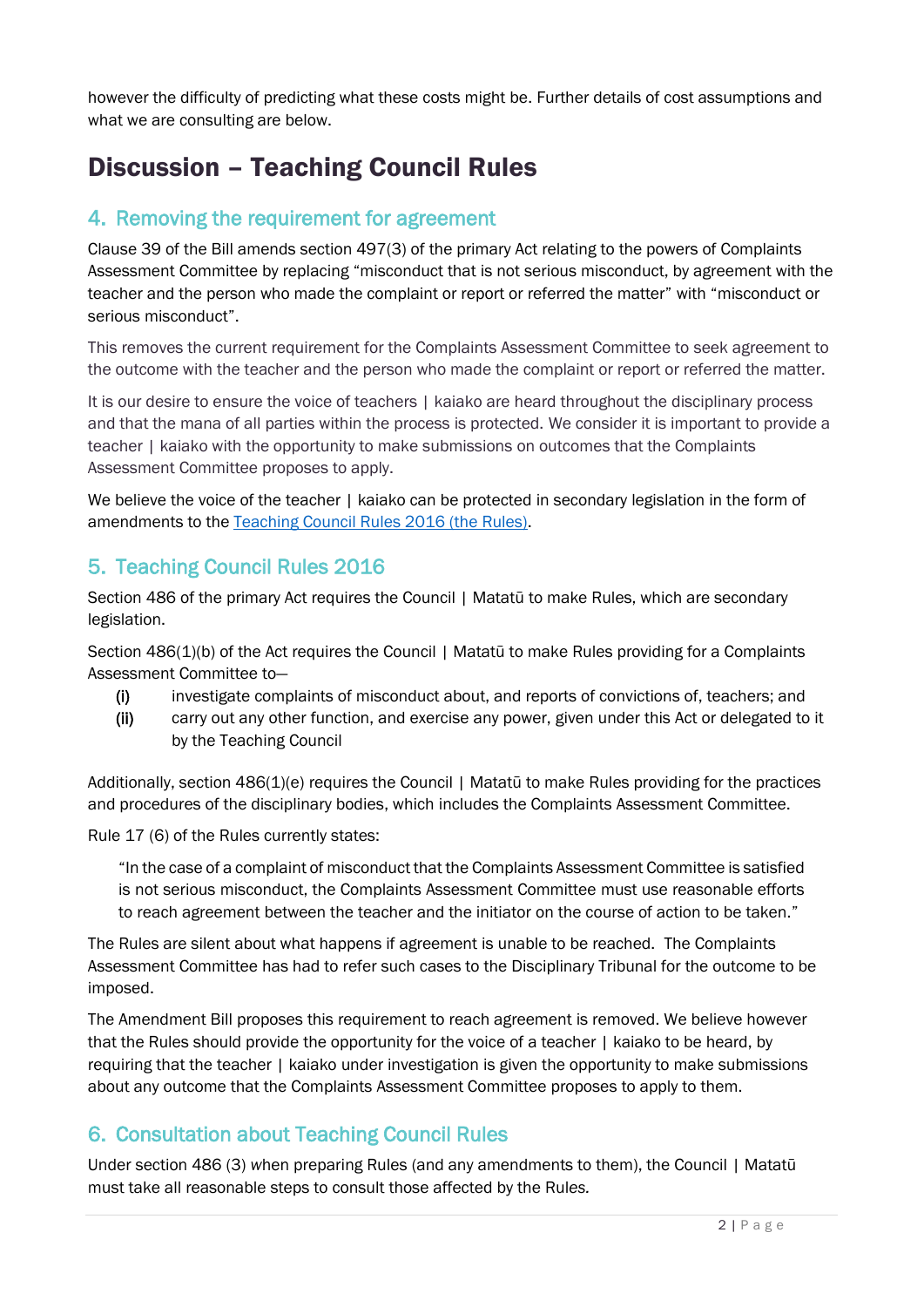The Rules will need to be amended when the Amendment Bill is enacted as proposed. The transitional provisions provide for a 12-month delay in the commencement of the clause relating to the powers of the Complaints Assessment Committee. This provides time for the required consultation about the Rules changes to be conducted.

We believe the Rules is the appropriate place to provide for the voice of a teacher | kaiako to be heard with regard to the Complaints Assessment Committee's proposed outcome.

## Discussion – expected cost savings arising from proposed threshold changes

## 7. Consultation Document – Proposed Fees and Levy

The Council | Matatū is currently consulting about proposed fees and levy. The [Consultation Document](https://teachingcouncil.nz/assets/Files/Fees/TC-Consultation-DocumentProposed-fees-and-levy.pdf)  – [Proposed Fees and Levy](https://teachingcouncil.nz/assets/Files/Fees/TC-Consultation-DocumentProposed-fees-and-levy.pdf) was published on 18 February 2022 and is currently out for consultation until 1 April 2022. The following extracts are from this consultation document.

### **Outputs and costs**

This section sets out Council's estimate of the volume of each service (within the mandatory functions) that will be produced, and the cost of resources and inputs required to produce these.

#### **Estimated volume of services produced**

The main activities that give rise to the Council's annual operating costs include:

- receiving about 600 complaints or Mandatory Reports
- undertaking about 300 conduct investigations
- undertaking about 30 competence investigations

*(page 24)*

#### Impacts of a decreased threshold for referral to the Disciplinary Tribunal

In 2015 legislative changes were made for mandatory reporting that lowered the threshold for cases requiring Disciplinary Tribunal hearings to all those that "may possibly constitute serious misconduct"<sup>13</sup>

These changes have driven increases in both the volume of mandatory reports (up by 50 percent), and the complexity and cost of investigating and resolving these cases. All cases the Complaints Assessment Committee hears that 'may possibly constitute serious misconduct"<sup>14</sup> must now be referred to the Disciplinary Tribunal.

The Council is seeking legislative reform to address this issue, with changes forming part of the Education and Training Amendment Bill (No.2). If the proposed changes to legislation come into effect, savings will be recognised in future years.

<sup>13</sup> Education Amendment Act 2015 s401(4) <sup>14</sup> Education and Training Act 2020 s497(5) *(page 25)*

## 8. Deloitte's Actual and Reasonable Assessment

Deloitte were commissioned to produce an independent assessment to provide confidence that the Council's | Matatū proposed costs for delivering its functions are 'actual and reasonable'. The report *[Actual and Reasonable Assessment Teaching Council of Aotearoa New Zealand 02 February 2022](https://teachingcouncil.nz/assets/Files/Fees/Deloitte_Actual-and-Reasonable-Assessment-02-February-2022.pdf)* is included in the documents available for consultation.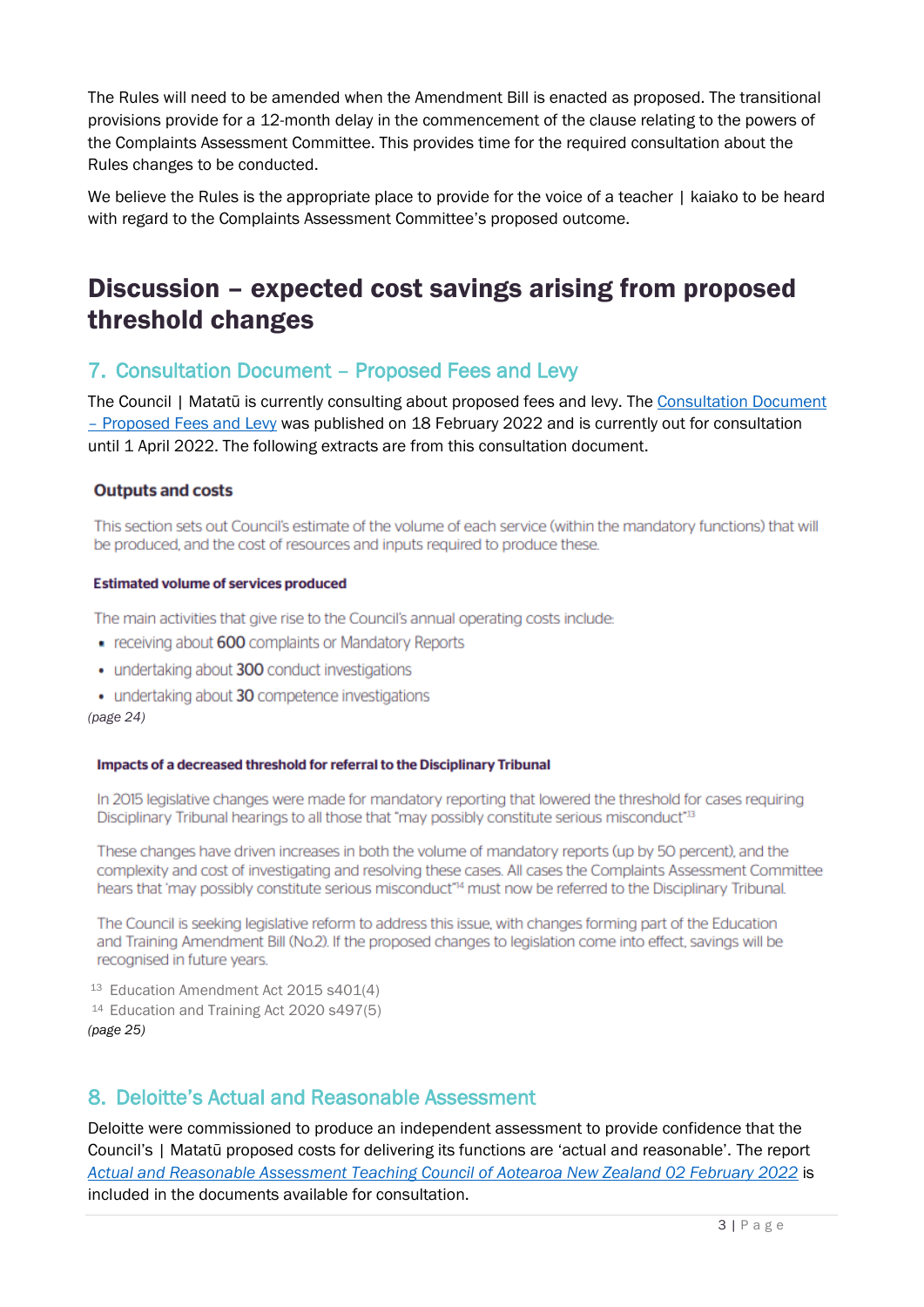The following extracts are from this assessment document. These extracts reference the cost savings expected from the proposed legislative changes to the threshold of referral between the Complaints Assessment Committee and Disciplinary Tribunal. Deloitte's assessment document considers this assumption of savings is not unreasonable. The assessment document notes however the difficulty of predicting what these costs might be.

### **Operational areas**

We believe these management behaviours and disciplines are an indicator the Council has sound management practices in place.

| <b>Function / Area</b>         | <b>Example</b>                                                                                                                                                                                                                                                                                                                                                                                                                                                      |  |  |  |  |
|--------------------------------|---------------------------------------------------------------------------------------------------------------------------------------------------------------------------------------------------------------------------------------------------------------------------------------------------------------------------------------------------------------------------------------------------------------------------------------------------------------------|--|--|--|--|
| Professional<br>Responsibility | This area of the Council's responsibilities has been subject to significant pressures<br>and change since 2016. In terms of workload, the average number of mandatory<br>reports the Council receives per annum has increased around 50% (from 400 to 600<br>per year), and the proportion of cases that must be referred to the Disciplinary<br>Tribunal (rather than being fully resolved by the Complaints Assessment<br>Committee) has increased significantly. |  |  |  |  |
|                                | The Council recognised a backlog of cases needed to be addressed, so resolution<br>times could be reduced to more acceptable levels. The Council increased its<br>resourcing in response. While this backlog is not yet fully addressed, the Council has<br>made significant progress reducing this.                                                                                                                                                                |  |  |  |  |
|                                | The Council has also sought to understand what was driving the increased<br>workload, what can be done to make the process more efficient and what can be<br>done to make the process more effective. This has included:                                                                                                                                                                                                                                            |  |  |  |  |
|                                | Planning and progressing a proposal for law changes, to reduce the need<br>for such a high proportion of cases to be referred to the Disciplinary<br>Tribunal<br>Seeking specialist external advice on how it can improve its process (in<br>۰<br>terms of robustness and fairness of outcomes)<br>Making tactical enhancements to streamline its process $-e.g.$ in relation<br>۰<br>to how cases are triaged                                                      |  |  |  |  |
|                                | Planning further roll-out and adoption of its new online platform for the<br>۰<br>end-to-end case management process                                                                                                                                                                                                                                                                                                                                                |  |  |  |  |
|                                | This has clearly been challenging for the Council, as it has sought to run Professional<br>Responsibility processes efficiently and effectively. We believe it demonstrates the<br>Council's ability to respond and seek to fix issues, as well as its process<br>improvement mindset - balancing efficient use of resources with appropriate levels<br>of service and responsiveness to members.                                                                   |  |  |  |  |

Some of the specific examples we would like to highlight in this report are summarised in the table below:

*(pages 19 – 20)*

### Findings - FY22 Budget comparison

#### Comparison by function of actual costs in FY21 and budget costs in FY22 (all \$000s)

| <b>Function</b>                | <b>FY21 Actual Cost</b> | <b>FY22 Budget Cost</b> | <b>Comments</b>                                                                                                                                                                                                            |
|--------------------------------|-------------------------|-------------------------|----------------------------------------------------------------------------------------------------------------------------------------------------------------------------------------------------------------------------|
| Professional<br>Responsibility | 3.932                   | 4.337                   | Around 10% increase reflects activity is expected to be<br>higher in FY22 (to continue to work through the backlog)<br>and more Complaints Assessment Committee and<br>Disciplinary Tribunal hearings will involve travel. |

*(page 22)*